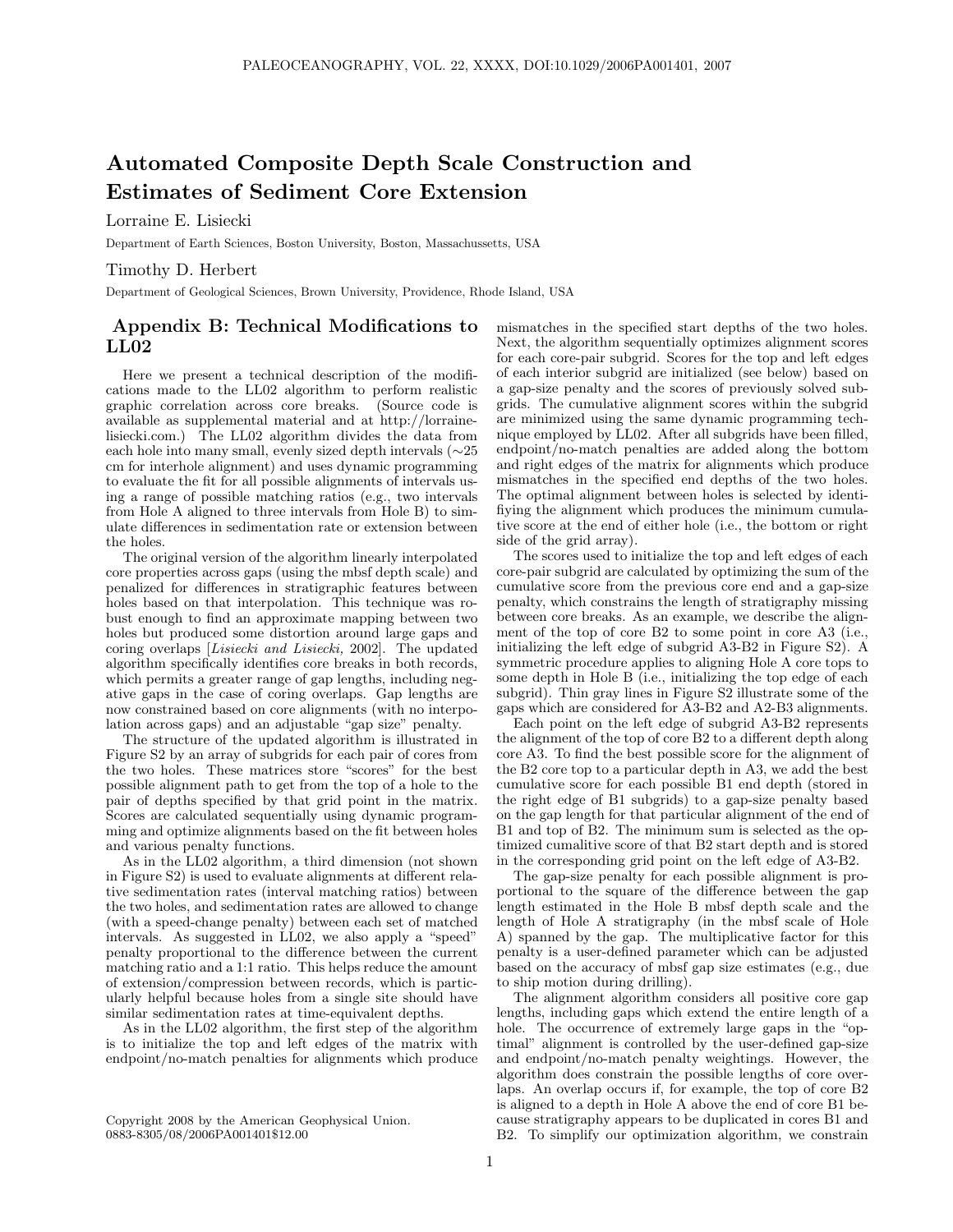the length of core overlaps by requiring that the duplicated stratigraphy may not extend across more than one core in Hole A. For example, when the algorithm considers paths which align the top of core B2 to some point in core A3, it will not consider alignments in which core B1 ends in core A4. (Conversely, paths which align the end of B1 to A4 cannot include the alignment of core B2 above core A4.) This allows the algorithm to calculate the optimal cumulative scores for each subgrid sequentially, solving from left to right and top to bottom.

We additionally require that gaps from the two holes cannot overlap because this configuration permits no constraint on the amount of stratigraphy which may be missing within the overlapping gaps. The algorithm can approximate overlapping gaps by aligning the end of the core from one hole to the start of the next core in the other hole (e.g., cores A3 and B4 in Figure S2, which generate gaps e and f). Because such alignments may actually correspond to missing stratigraphy, every attempt should be made to avoid including them in the composite section. If no hole spans the potentially overlapping gaps, the continuity of the composite section cannot be verified. If the length of missing stratigraphy can be estimated (e.g., from downhole log data), a manual correction should be made to the composite depth scale.

## References

Lisiecki, L. E., and P. A. Lisiecki (2002), Application of dynamic programming to the correlation of paleoclimate records, Paleoceanography, 17, doi:10.1029/2001PA000733.

Lorraine E. Lisiecki, Department of Earth

Sciences, Boston University, 675 Commonwealth Avenue, Boston, Massachusetts 02215, USA. (lisiecki@bu.edu)